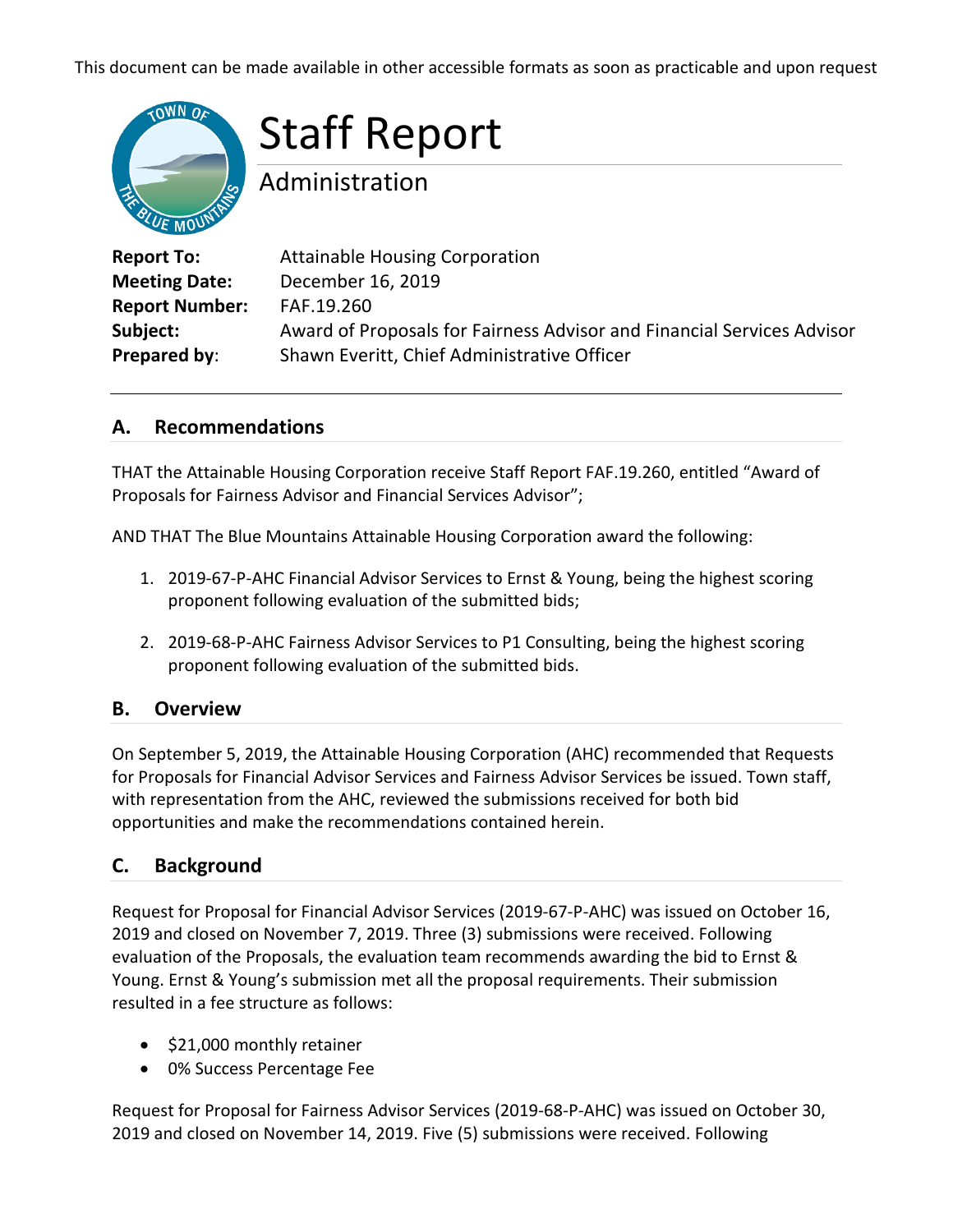Attainable Housing Corporation **December 4, 2019** FAF.19.260 Page 2 of 3

evaluation of the Proposals, the evaluation team recommends awarding the bid to P1 Consulting. P1 Consulting's submission met all the proposal requirements. Their submission resulted in a fee structure as follows:

• Key Person hourly rate - \$140

## **D. Analysis**

The Evaluation Team is recommending that the Attainable Housing Corporation proceed with awarding the bids as follows:

- 1. 2019-67-P-AHC Financial Advisor Services to Ernst & Young, being the highest scoring proponent following evaluation of the submitted bids;
- 2. 2019-68-P-AHC Fairness Advisor Services to P1 Consulting, being the highest scoring proponent following evaluation of the submitted bids.

# **E. The Blue Mountains Strategic Plan**

Goal #1: Create Opportunities for Sustainability Objective #1 Retain Existing Business Objective #2 Attract New Business Objective #3 Promote a Diversified Economy Objective #4 Support Value-Added Agriculture and Culinary Tourism Objective #5 Improved Visibility and Local Identity Goal #2: Engage Our Communities & Partners Objective #1 Improve External Communication with our Constituents Objective #2 Use Technology to Advance Engagement Objective #3 Strengthen Partnerships Goal #3: Support Healthy Lifestyles Objective #1 Promote the Town as a Healthy Community Objective #2 Increase the Range of Housing Choices and Promote Housing Affordability Objective #3 Manage Growth and Promote Smart Growth Objective #4 Commit to Sustainability Goal #4: Promote a Culture of Organizational & Operational Excellence Objective #2 Improve Internal Communications Across our Organization Objective #3 To Consistently Deliver Excellent Customer Service Objective #4 To Be a Financially Responsible Organization Objective #5 Constantly Identify Opportunities to Improve Efficiencies and Effectiveness Goal #5: Ensure Our Infrastructure is Sustainable Objective #4 Ensure that Infrastructure is Available to Support Development